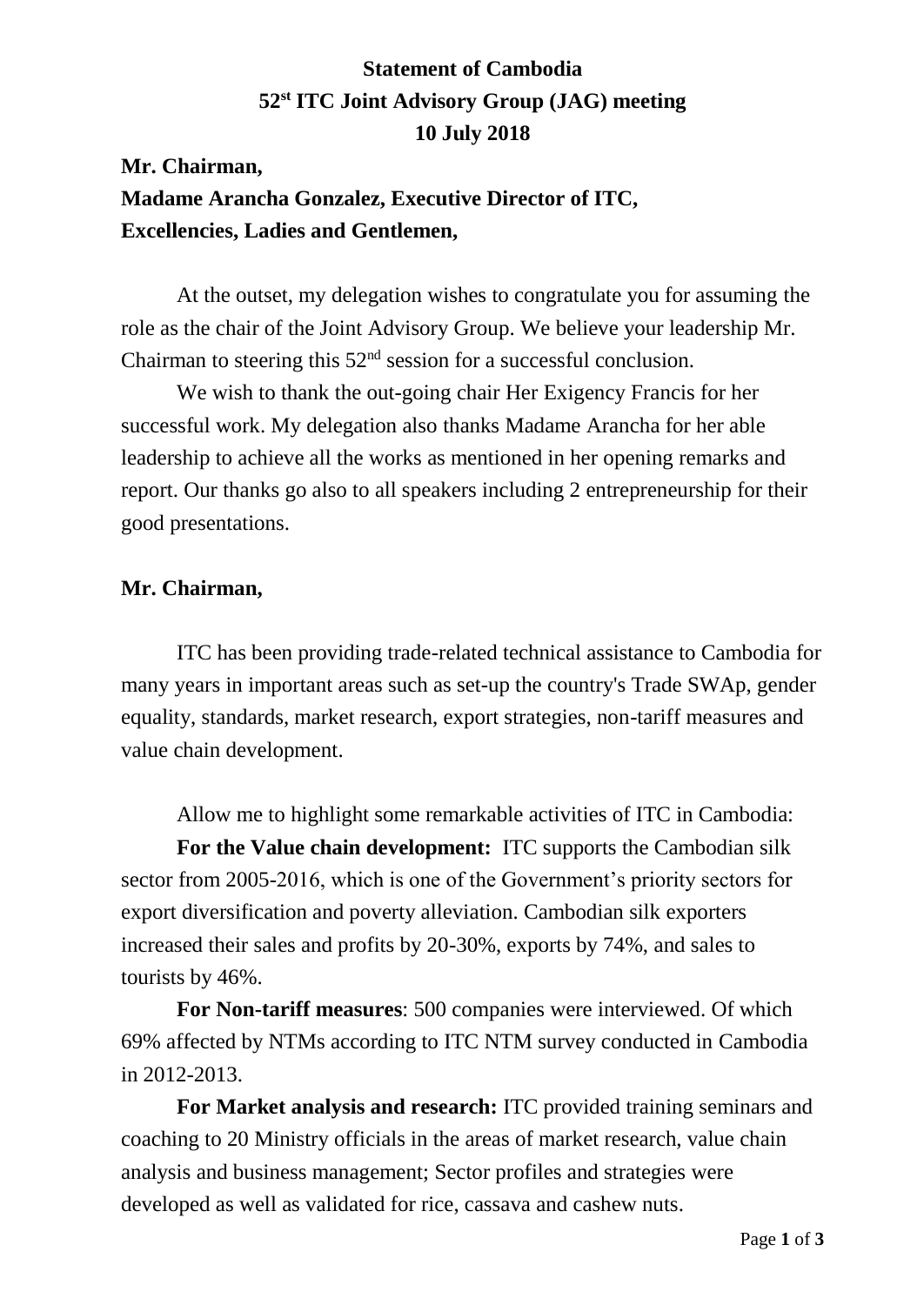#### **Mr. Chairman,**

ITC is committed to strengthen its partnership with Cambodia to support the country's trade development and promotion. ITC has received various requests for support from the Royal Government of Cambodia through the Ministry of Commerce in the areas of expertise where ITC can have the greatest impact in line with the priorities of the Government. Those include:

- 1) Trade facilitation and the implementation of the WTO Trade Facilitation Agreement,
- 2) Trade promotion,
- 3) Standards and compliance with market requirements, to address the identified NTBs and
- 4) Private sector development, and inclusive value chains strengthening.

We appreciate ITC for its current assistances focus on the set-up of an independent TPO in Cambodia, the study on a strategy for the Cambodian garment sector/sports bag for exports to EU as well as the study on Cambodia and the China One Belt and One Road initiative.

Cambodia therefore wishes to continue and deepen its partnership with ITC to deliver trade related technical assistance, capacity building and market intelligence to SMEs. Furthermore, Cambodia requires ITC to continue their supports for implementing on-going projects in the areas of know-how to achieve country's Aid for Trade Strategy 2016-2020, the implementation of trade facilitation, trade promotion, private sector development, and value chains strengthening.

### **Mr. Chairman,**

Finally, my delegation wishes to express our sincere thanks to all development partners and ITC team for their productive works and supports. We encourage the development partners to increase their contributions and supports to ITC so that Cambodia and other LDCs can continue reaping benefits from it.